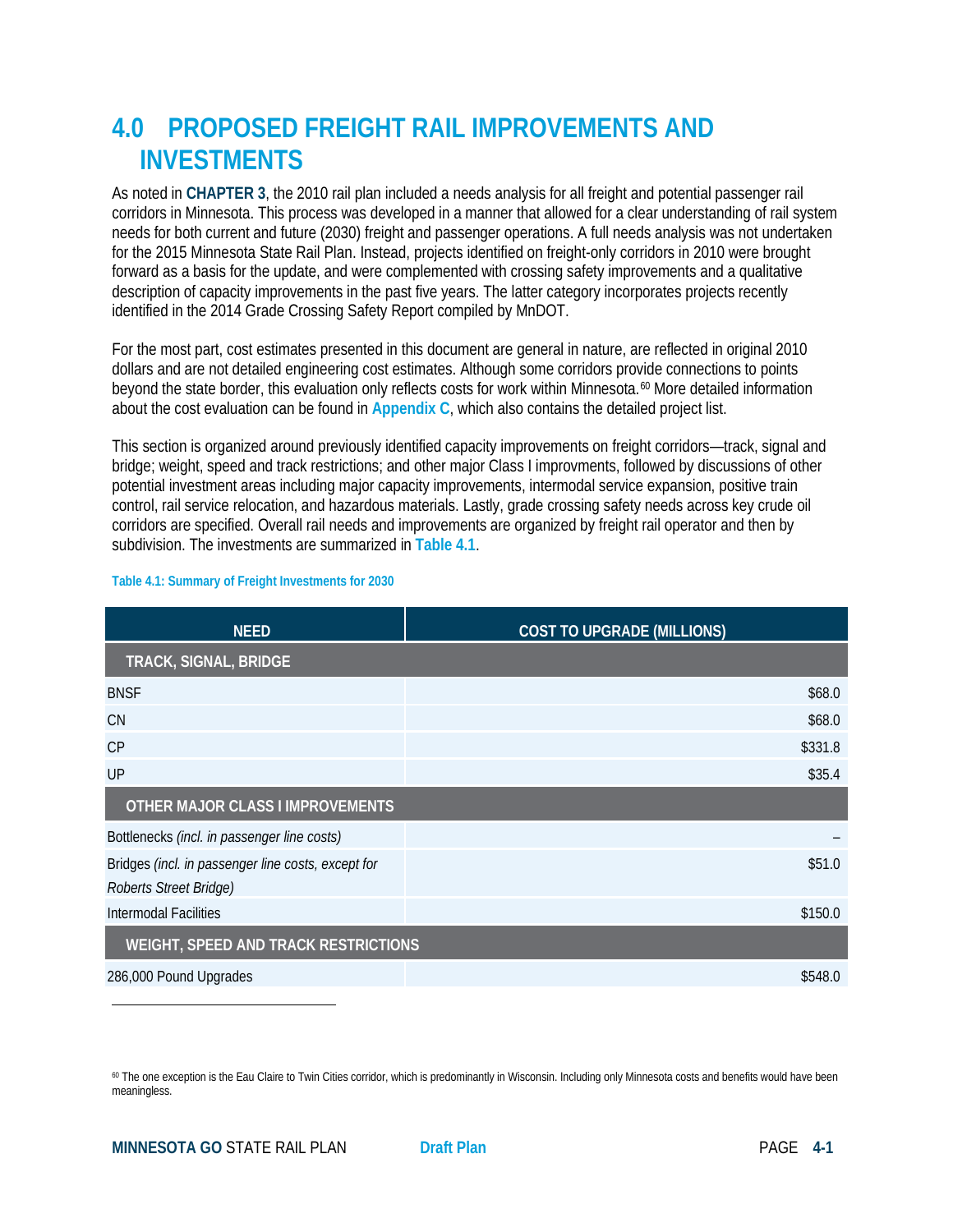| <b>NEED</b>                                       | <b>COST TO UPGRADE (MILLIONS)</b> |
|---------------------------------------------------|-----------------------------------|
| Bridge and speed restrictions                     | \$13.0                            |
| FRA Class II to I Upgrades (less 286,000 overlap) | \$244.0                           |
| <b>GRADE CROSSINGS</b>                            |                                   |
| Active Warning Devices (1,400)                    | \$280.0                           |
| Cost of Upgrades                                  | \$50.0                            |
| 10% Engineering/30% Contingency                   | \$132.0                           |
| Total Cost (shown in 2010 dollars)                | \$462.0                           |

# **Capacity Needs**

Capacity needs for all four Class I railroads are summarized by subdivision in **Table 4.2.** An overview of issues surrounding each operators freight-related capacity needs are discussed below.

### **BNSF**

BNSF is among the most aggressive Class I railroads in reinvesting in its network in the past several years. This is largely in response to unprecedented demand for rail services across the United States. While Bakken oil shale– related growth in the northern tier receives a lot of publicity, BNSF saw growth across nearly all service areas. The need for capacity expansion led to an annual capital investment programs in excess of \$5 billion in recent years, and \$6 billion in 2015.

In Minnesota, increased Bakken oil shipments and record agriculture harvests put a heavy strain on several of BNSF's primary main lines since 2010, specifically on the Staples Subdivision from Dilworth to St. Paul and the St. Croix Subdivision from St. Paul to La Crosse, Wisc. Improvements throughout both subdivisions are necessary to avoid ongoing traffic congestion. BNSF has announced plans to invest in safety improvements and add a second mainline track in portions of both subdivisions in the near future.

Increasing crop yields and recent record harvests compounded the impact of Bakken-related traffic. These impacts strained BNSF's network across many regions of Minnesota. As described in the 2010 State Rail Plan, improvements are recommended for the Marshall Subdivision. The Wayzata, Morris and Brainerd subdivisions also are recommended for investment based on congestion and current weight restrictions.

Originally the Great Northern mainline between St. Paul and Minneapolis, the BNSF line—now known as the "south main"—is a high-speed alignment historically allowing 70 mph service over the majority of the route. Double track is still in place from the Hoffman Junction wye to St. Anthony Junction, where it joins CP and Minnesota Commercial. The line is grade separated for the majority of its length. From St. Anthony Junction to Minnesota Junction, the line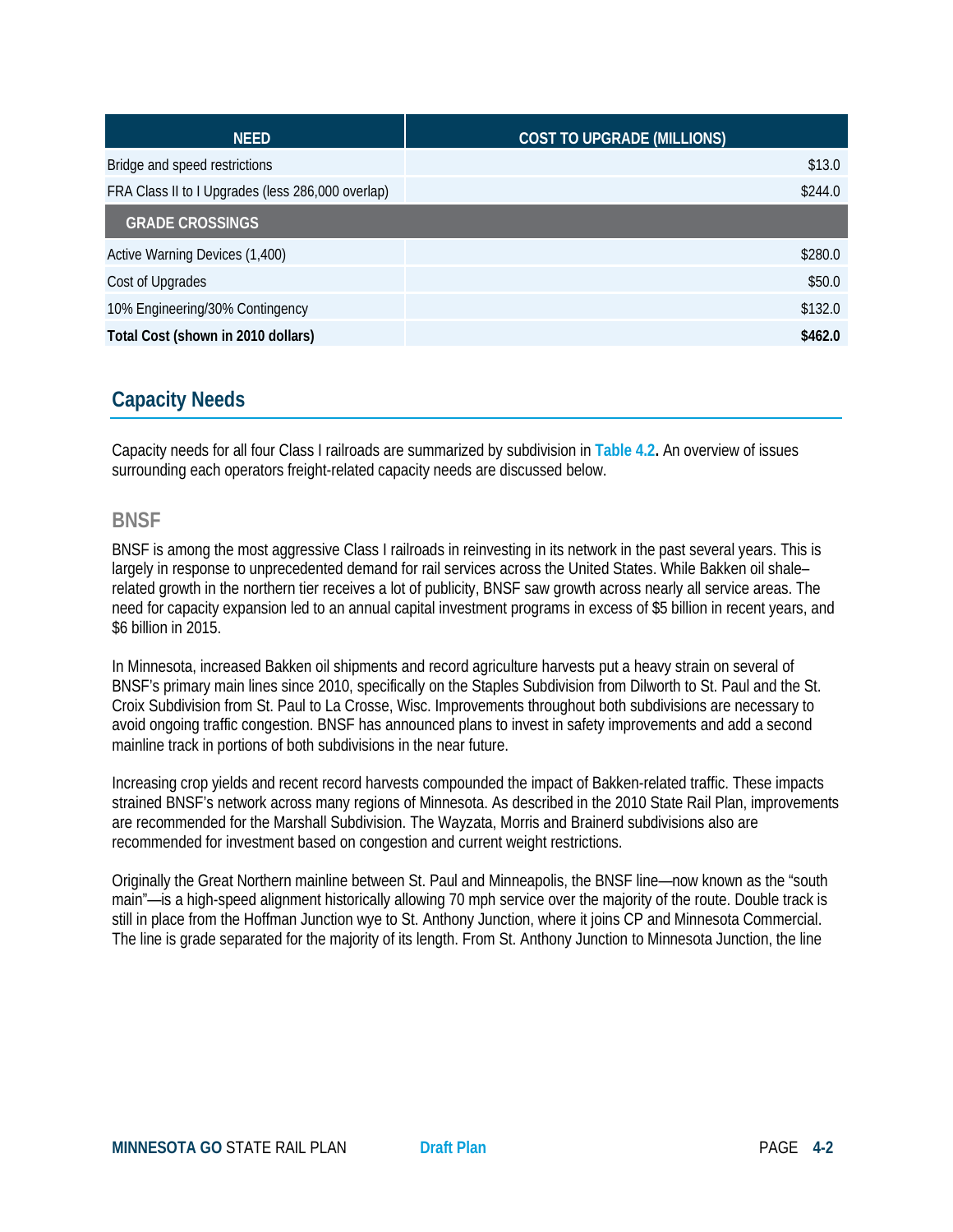involves multiple interlockings and single track, an area requiring significant upgrades. The right of way and bridges are sufficient to allow all needed expansion.<sup>[61](#page-2-0)</sup>

The CP line is single tracked for its entire length, but originally was double tracked and capable of 50 mph speeds over the majority of the route. The right of way and all overpasses are still sufficient for relaying double track, with the exception of two single track rail bridges over Snelling and Prior Avenues. The City of St. Paul is attempting to condemn part of the right of way for trail use, which would severely damage the ability to restore the speed and capacity of this route. The Minnesota Commercial portion of the route contains two sharp 7-degree curves, one of which can be eased completely in Commercial's "A" yard, and one that could be moderately eased just north of Prior Avenue. As noted with the BNSF route, the track from St. Anthony Junction to Minneapolis Junction will need double tracking and upgrades. While much of the line is grade-separated, there are six at-grade crossings on the CP segment in St. Paul that will require upgrading.

Freight improvements are noted within this corridor, with most investment going towards St. Anthony and Minneapolis Junction upgrades for both BNSF and CP railways.

### **CANADIAN NATIONAL**

The CN's Minnesota network is concentrated primarily in the northeast between Duluth and International Falls, with some segments in the Twin Cities area and near the Iowa border, plus a transcontinental line in the far northern part of the state. Three freight-only corridors demonstrate an immediate need for improvement, two in the Duluth region and one east of the Twin Cities. The Rainy Subdivision, which connects Duluth to International Falls and Ontario, shows an elevated volume-to-capacity ratio, due primarily to lack of modern signalization. Additionally, both the Dresser and Osage subdivisions have weight restrictions that necessitate investment. At present, CN is investing in its freight capacity between Duluth and International Falls.

# **CANADIAN PACIFIC**

 $\overline{\phantom{a}}$ 

The CP's rail operations generally run southeast to northwest across the state, with Minnesota acting as a linchpin between CP's major operations on Canada's west coast and its operations in the Midwest and Montreal. In fact, a CP train could enter the far southeastern tip of the state near Minnesota Slough on the Marquette Subdivision, which is owned by a CP-affiliated railroad, and exit into Canada at Noyes in the far northwest.

The Bass Lake Spur Subdivision between Minneapolis and Hopkins is proposed to be modified and improved with the construction of the METRO Green Line Extension Project. Several new bridges and new mainline track are proposed to be constructed on the Bass Lake Spur and the tracks where Twin Cities & Western Railroad operates in Minneapolis. This infrastructure will be financed by METRO Green Line Extension Project monies.

Due to the Bakken oil boom and record crop yields, the Paynesville Subdivision between Glenwood and Minneapolis saw increased traffic and requires safety and capacity improvements. CP plans to upgrade track in the Paynesville Subdivision.

<span id="page-2-0"></span><sup>&</sup>lt;sup>61</sup> In January 2015, BNSF announced a capacity expansion project between Minneapolis Junction and the St. Paul intermodal yard that entails installation of second main track and reconfiguration of several interlockings along most of this route. Work on these improvements is anticipated to be substantially completed in 2015.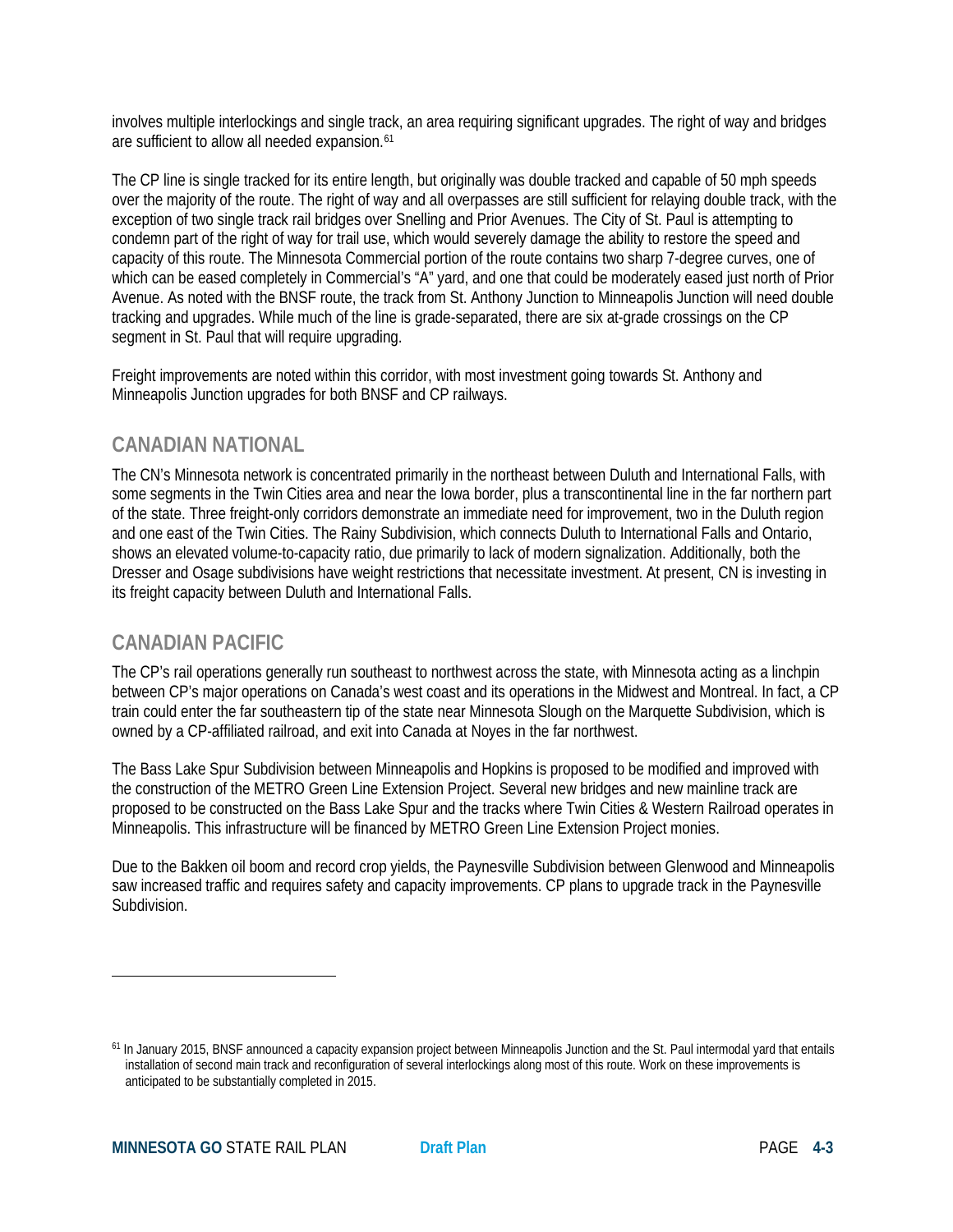Five CP subdivisions demonstrated a need for investment in the 2010 State Rail Plan. The two corridors demanding immediate needs, Bemidji and MN&S, had improvements since 2010 and additional improvements are planned.

### **UNION PACIFIC**

In Minnesota, UP's service is concentrated in the state's south, with connections to Iowa, Nebraska, Chicago and points beyond. UP also has invested heavily in its eastern connection to Chicago through Wisconsin. Four UP subdivisions demonstrate a need for immediate improvement and all four lines are lightly used collection/distribution routes where various restrictions are found. The Hartland, Montgomery, Rake and Winona subdivisions share many similarities. All are short in length, ranging from the 1.8-mile Winona Subdivision to the 21-mile Montgomery Subdivision, and all are used as branch lines.

#### **Table 4.2: Twin Cities Core Freight Totals**

| <b>NEEDS</b>                         | <b>COST TO UPGRADE (MILLIONS)</b> |
|--------------------------------------|-----------------------------------|
| <b>BNSF</b>                          |                                   |
| <b>Browns Valley</b>                 | \$54.6                            |
| KO                                   | \$0.5                             |
| Marshall                             | \$6.2\$                           |
| P-Line                               | \$1.0                             |
| St. Croix                            | \$1.4                             |
| St. Paul                             | \$4.2                             |
| <b>Cost of BNSF Freight Upgrades</b> | \$67.9                            |
| CN                                   |                                   |
| <b>Dresser</b>                       | \$13.1                            |
| Osage                                | \$20.6                            |
| Rainy                                | \$34.0                            |
| Cost of CN Freight Upgrades          | \$67.7                            |
| CP                                   |                                   |
| Bemidji                              | \$29.6                            |
| <b>Detroit Lakes</b>                 | \$84.0                            |
| <b>Elbow Lake</b>                    | \$38.5                            |
| MN&S                                 | \$24.4                            |
| Noyes                                | \$28.2                            |
| Paynesville                          | \$48.2                            |
| <b>DM&amp;E Waseca</b>               | \$77.5                            |
| ICE Owatonna                         | \$1.4                             |
| Cost of CP Freight Upgraes           | \$331.8                           |
| <b>UP</b>                            |                                   |
| Hartland                             | \$18.7                            |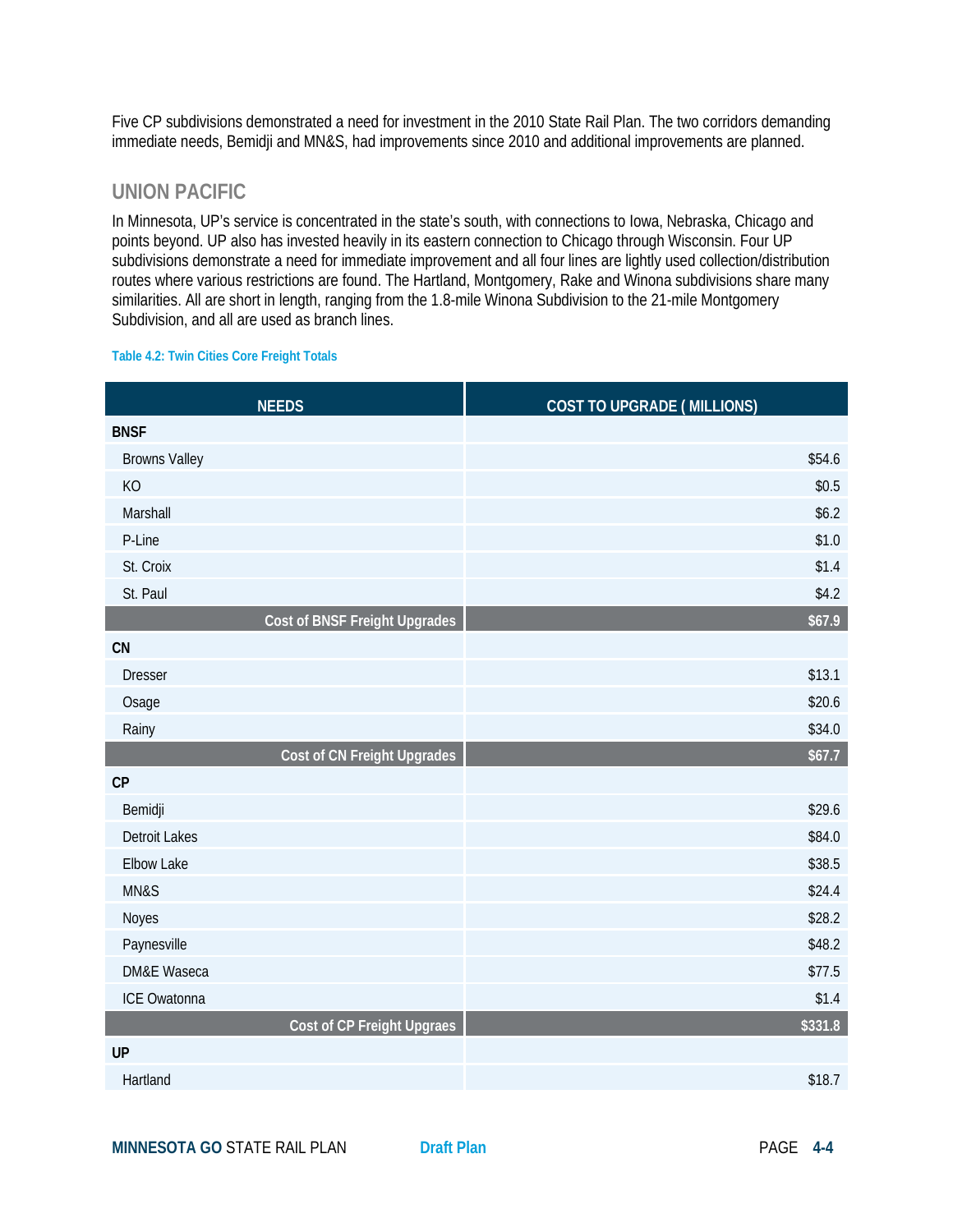| <b>NEEDS</b>                         | <b>COST TO UPGRADE (MILLIONS)</b> |
|--------------------------------------|-----------------------------------|
| Montgomery                           | \$10.4                            |
| Rake                                 | \$4.1                             |
| Winona                               | \$2.2                             |
| <b>Total UP Freight Upgrades</b>     | \$35.4                            |
| TOTAL FREIGHT UPGRADE COSTS (IN 2010 | \$502.8                           |
| <b>DOLLARS</b> )                     |                                   |

# **Crossing Safety Improvements**

In December 2014, MnDOT released a Grade Crossing Safety Report that identifies sites where safety can be improved by reducing public exposure to derailments, spills and fires in areas with the highest risks for personal injury and property damage. Four possible crossing improvement strategies were considered: closing at-grade crossings, upgrading passive warnings to active signals, improving active protection with more effective safety treatments, and constructing grade separations. Three corridors were focused on due to high volumes of Bakken crude oil unit trains:

- BNSF mainline from the Twin Cities to Fargo/Moorhead via St. Cloud, Staples and Detroit Lakes
- CP's mainline from La Crescent to the Twin Cities and then to North Dakota via Glenwood
- BNSF corridor from Fargo/Moorhead to Willmar to the South Dakota border via Marshal and Pipestone

Results of this report with associated crossing safety improvement costs are shown in **Table 4.3**.

#### **Table 4.3: BNSF and CP Crossing Safety Improvements**

| LOCATION/CORRIDOR                                       | <b>COST TO UPGRADE</b><br>(MILLIONS) |
|---------------------------------------------------------|--------------------------------------|
| <b>BNSF Crossing Upgrades</b>                           |                                      |
| Downtown Moorhead                                       | \$40.0                               |
| Moorhead to Iowa Border                                 | \$49.8                               |
| Moorhead to Willmar                                     | \$1.3                                |
| <b>Twin Cities Core</b>                                 | \$25.0                               |
| Twin Cities to Duluth                                   | \$62.0                               |
| Twin Cities to Fargo/Moorhead                           | \$170.5                              |
| Twin Cities to North Dakota Border (Morris Subdivision) | \$10.0                               |
| Twin Cities to St. Cloud                                | \$3.5                                |
| Twin Cities to Sioux Falls, SD                          | \$3.6                                |
| Willmar to Iowa Border                                  | \$0.7                                |
| 10% Engineering/30% Contingency                         | \$146.6                              |
| COST OF BNSF CROSSING SAFETY UPGRADES                   | \$513.0                              |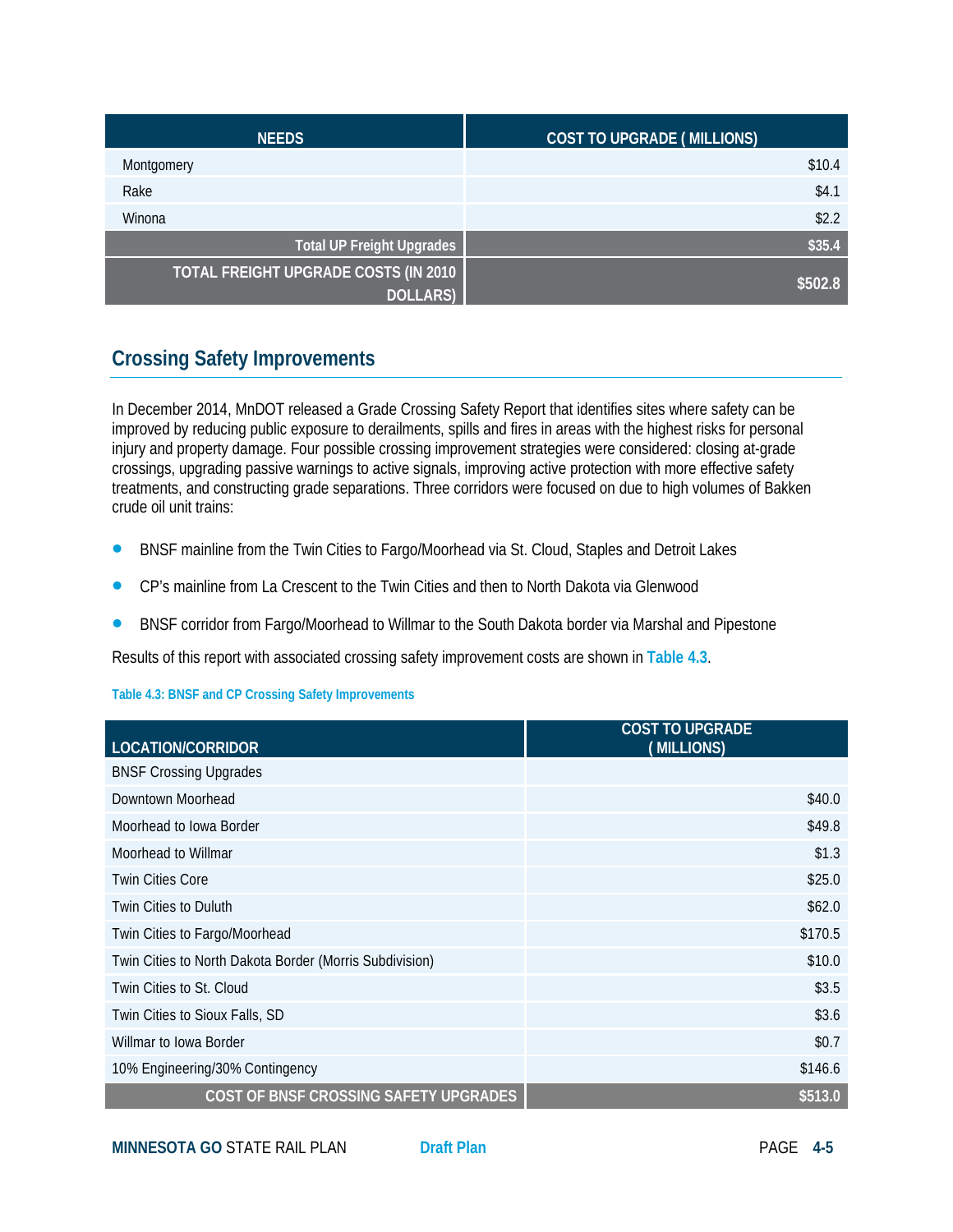| LOCATION/CORRIDOR                        | <b>COST TO UPGRADE</b><br>(MILLIONS) |
|------------------------------------------|--------------------------------------|
| CP Crossing Upgrades                     |                                      |
| Twin Cities to North Dakota Border       | \$12.7                               |
| Twin Cities to Chicago (River Route)     | \$13.2                               |
| Twin Cities to La Crescent (River Route) | \$14.2                               |
| 10% Engineering/30% Contingency          | \$16.0                               |
| COST OF CP CROSSING SAFETY UPGRADES      | $$56.5*$                             |

# **Weight, Speed and Track Restrictions**

In the volume-to-capacity analysis of the state's rail network in 2010, several of the non-Class I railroads exhibited elevated volume-to-capacity issues. In some cases, train volumes on these lines are modest. There are, however, a number of conditions that affect 2014 freight flows, including 286,000 pound compliance, bridge restrictions, track restrictions, and FRA Class I track (see **Table 4.4**). Several improvements on Class I and short lines alike in the near future will upgrade existing lines. No 2030 restrictions were found on these lines, indicating that these repairs, for a total investment of more than \$772.1 million, will carry these segments' needs through 2030.

As of 2010, 453 miles of railroad in Minnesota were non-286,000 pound complaint. Most noncompliant lines are restricted from carrying any heavy railcar in excess of 263,000 pounds. Based on this study's assessment, the cost to upgrade these noncompliant lines to carry 286,000-pound railcars is nearly \$550 million, roughly 8 percent of the national total.

| <b>OWNER</b> | <b>SUBDIVISION</b>   | 286K     | <b>BRIDGE</b> | <b>SPEED</b> | <b>TRACK CLASS</b> | <b>TOTAL COST</b><br>(MILLIONS) |
|--------------|----------------------|----------|---------------|--------------|--------------------|---------------------------------|
| <b>BNSF</b>  | <b>Browns Valley</b> | $\times$ | X             |              |                    | \$54.6                          |
| CP           | Bemidji              | X        | X             |              | X                  | \$29.6                          |
| CP           | MN&S Spur            |          |               |              | $\sf X$            | \$24.4                          |
| CP           | Owatonna             |          |               | X            |                    | \$1.4                           |
| CP           | Waseca               | $\chi$   | $\times$      |              |                    | \$77.5                          |
| <b>CTRR</b>  |                      | $\chi$   | $\sf X$       | $\sf X$      | $\sf X$            | \$6.7                           |
| <b>MDW</b>   |                      |          |               | $\sf X$      |                    | \$5.6                           |
| <b>MNN</b>   | P-Line               |          |               | $\sf X$      | X                  | \$61.5                          |
| <b>MNN</b>   | Warroad              | $\chi$   | $\sf X$       | X            | $\sf X$            | \$146.6                         |
| <b>MNN</b>   | Ada                  |          |               | Χ            | $\sf X$            | \$21.9                          |
| <b>MNNR</b>  | Hugo                 |          |               | X            | $\sf X$            | \$19.0                          |
| <b>MNNR</b>  | St. Paul-Fridley     |          |               | $\sf X$      | $\sf X$            | \$18.1                          |
| <b>MPLI</b>  | Redwood Falls        | $\chi$   | $\times$      | X            | X                  | \$110.3                         |
| <b>MSWY</b>  | LaVerne              | $\sf X$  | $\sf X$       | Χ            | X                  | \$56.4                          |

#### **Table 4.4: Weight, Speed and Track Restrictions**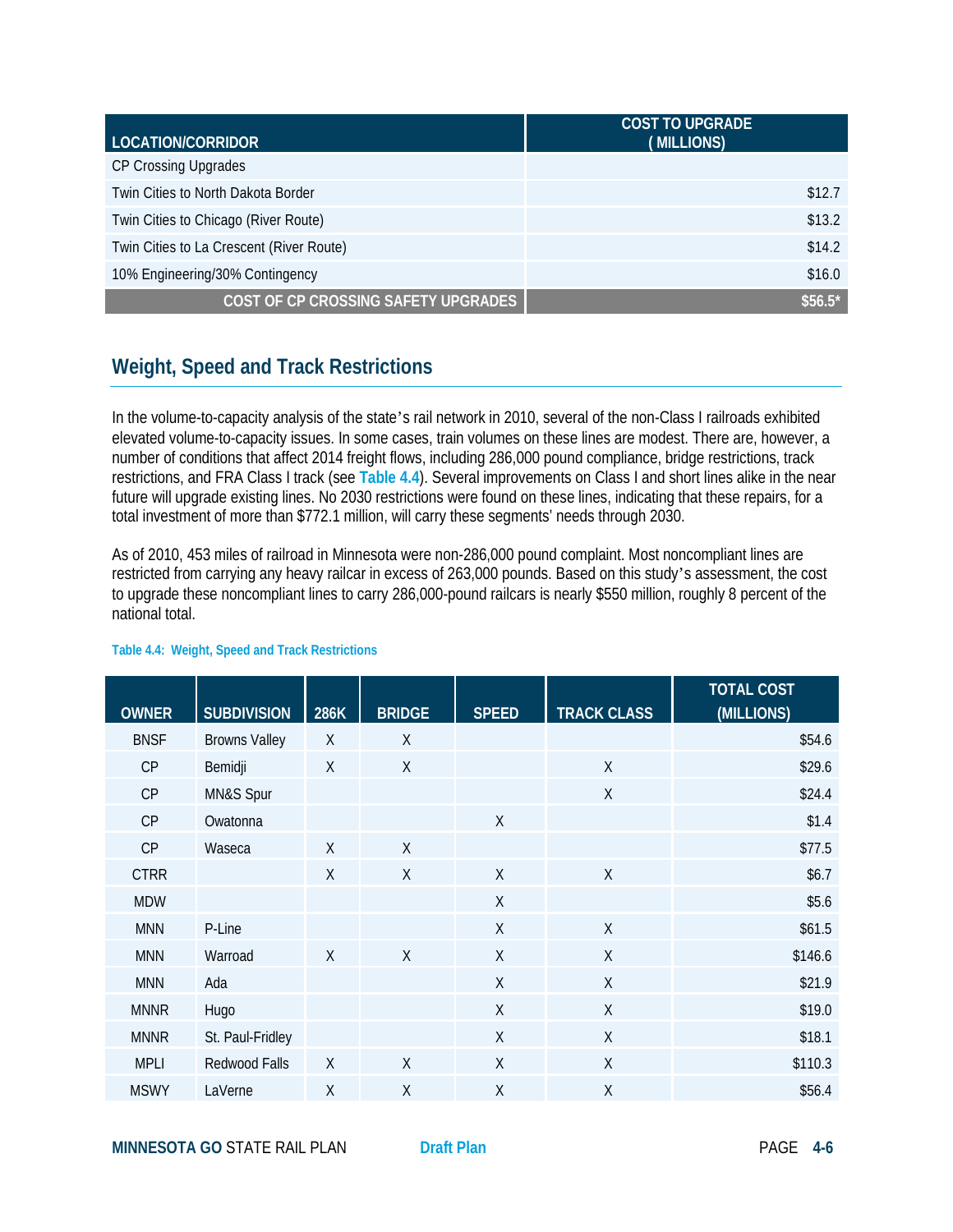| <b>OWNER</b> | <b>SUBDIVISION</b> | 286K         | <b>BRIDGE</b> | <b>SPEED</b> | <b>TRACK CLASS</b> | <b>TOTAL COST</b><br>(MILLIONS) |
|--------------|--------------------|--------------|---------------|--------------|--------------------|---------------------------------|
| <b>NLR</b>   | Cold Spring        |              | $\chi$        | X            | $\sf X$            | \$24.0                          |
| <b>NLR</b>   | East Side          |              |               | X            | X                  | \$2.7                           |
| <b>NLR</b>   | St. Joe            |              |               | X            | $\sf X$            | \$7.0                           |
| <b>OTVR</b>  | <b>Barnsville</b>  |              | $\chi$        |              |                    | Unknown                         |
| <b>PGR</b>   | Cannon Falls       |              |               | $\chi$       | $\chi$             | \$12.3                          |
| <b>PGR</b>   | Dan Patch          |              | $\sf X$       | X            | $\sf X$            | \$12.8                          |
| <b>PGR</b>   | Eagandale          |              | $\chi$        | X            | X                  | \$12.3                          |
| <b>PGR</b>   | Faribault          |              |               | X            | $\chi$             | \$2.5                           |
| <b>PGR</b>   | Jesse James        |              |               | X            | $\sf X$            | \$28.9                          |
| <b>SCXY</b>  | Amber              |              | $\chi$        |              |                    | \$0.6                           |
| UP           | Hartland           | $\mathsf{X}$ | $\chi$        |              | $\sf X$            | \$18.7                          |
| UP           | Montgomery         | X            | $\sf X$       |              |                    | \$10.4                          |
| <b>UP</b>    | Rake               | X            | X             |              |                    | \$4.1                           |
| UP           | Winona             |              |               |              | $\sf X$            | \$2.2                           |
|              |                    |              |               |              | <b>Total Cost</b>  | \$772.1                         |

# **Other Major Capacity Improvements**

A number of other major capacity project needs were identified to alleviate present day or projected bottlenecks. While these projects are each on the freight system today, many of these upgrades only become critical as passenger service is introduced. **CHAPTER 3** discusses specific passenger corridors that require these major capacity improvements.

Not included in these identified structural improvements are the issues and potential costs associated with limited capacity in downtown Minneapolis on the BNSF Wayzata Subdivision, specifically at the site of Target Field Station. The constricted right of way at the Target Field Station currently allows one through freight track, used by BNSF and TC&W for increasing volumes of through train movements, and two passenger tracks on either side of a center platform. The track, approaches, signals, and overpasses were upgraded to accommodate Northstar commuter rail service in 2009. This plan assumes freight traffic will continue to grow and that there is currently no easily accessed alternative for rerouting freight in this corridor. A large projected increase in intercity and commuter trains at this site exacerbates capacity needs. Rail studies since 2010 also list Target Field Station as a potential terminus for NLX, Zip Rail and a potential HSR route to Chicago. Although the construction of additional infrastructure at Target Field Station helped with local transit rail vehicle storage, additional track capacity will be needed as freight and passenger train movements increase in response to growing demand.

### **Coon Creek Junction/BNSF Third Main**

Coon Creek Junction is the location on the Staples Subdivision where the Hinckley Subdivision begins and heads north toward Duluth. Besides the need to improve speed and capacity at this junction, this bottleneck extends south approximately seven miles to International Junction, where BNSF and CP transcontinental routes from Chicago to the Pacific Northwest cross. This track segment and the junction sits astride BNSF's busiest freight route and also is used by CP and UP to serve Duluth and Superior. It is the route for Northstar Commuter Rail and the Empire Builder. The NLX high-speed passenger service to Duluth would use this track and junction to enter the Hinckley Subdivision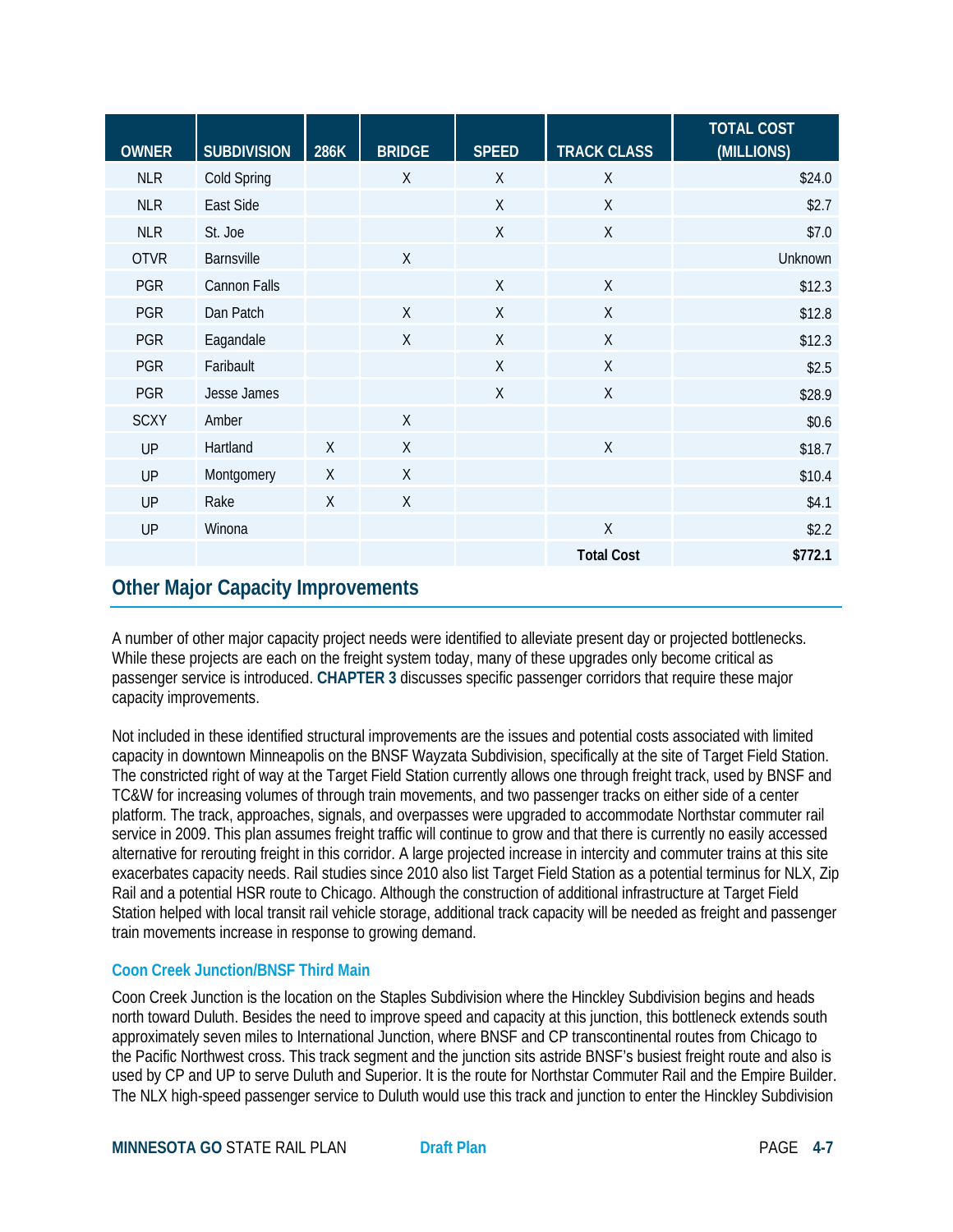and access the proposed double track between Coon Creek Junction and Sandstone. It also is the site of a proposed north suburban station at Foley Boulevard, which would include freeway access and the Twin Cities' largest parkand-ride facility. This site would be consistent with FRA guidance for key suburban stops for intercity service to enhance urban service coverage and convenience for riders, similar to proposals for Rosemount or Hastings in the southeast. The possibility of an additional third mainline track from Coon Creek Junction to International Junction would significantly improve the capacity of this location.

#### **Savage Interchange**

In order to provide passenger service from Mankato to Minneapolis, a connecting track between the UP Mankato Subdivision and the CP MN&S Subdivision would need to be built. The two railroads are grade separated at this location, which would require a new connecting grade and track. Several rail-dependent bulk terminals currently abut or occupy the right of way that would need to be acquired.

#### **Hoffman Interlocking**

Hoffman Junction is one of the current major bottlenecks in the state of Minnesota. Three of the four Class I railroads operating in Minnesota traverse this junction. UP crosses the CP and BNSF main lines to access the Pigs Eye area. This movement limits capacity for all three rail carriers. The identified improvement will provide for grade separation between the UP movement and the CP and BNSF mainlines, which would increase capacity through the junction. In cooperation with the railroads, passenger projects, MnDOT and the Metropolitan Council, the Ramsey County Regional Rail Authority completed a study that positively identifies the demands, alignments and investments needed in this area.

#### **Minneapolis Junction**

Minneapolis Junction is a major emerging bottleneck in the state of Minnesota. The potential capacity of the junction could be increased with the addition of a second main around the west leg of the wye. This improvement would not satisfy the lack of speed through the west leg of the wye. The curve is currently a seven degree curve, which restricts the speed of passenger trains to 25 mph. A true fix to the current bottleneck would include property acquisition and the easing of the curve around the west leg of the wye; however, many businesses within the affected area would need to be acquired and demolished to accommodate the new alignment. Several bridges, particularly the Hennepin Avenue overpass, would need to be reconstructed as well to implement this easing of curvature.

#### **Moorhead Junction**

Larger turnouts are needed to increase speed for diverging traffic.

#### **City of Shakopee Track Realignment**

To increase the speed through the city of Shakopee, a bypass may need to be constructed for UP's Mankato Subdivision. The rerouting would provide 10 miles of track around the downtown area of Shakopee, bypassing an area of what is largely 10 mph street running on city-owned right of way.

#### **St. Anthony Junction**

The CP alternative to connect commuter and intercity rail from St. Paul to Minneapolis requires traveling through the Minnesota Commercial Railroad's A yard, before joining the BNSF mainline leading to Minnesota Junction. An option to increase speed through the A yard is to relocate some of the track. This would minimize existing curvature and increase speeds. A multiple-track, high-speed interlocking also would need to be installed.

#### **St. Louis Park Interchange**

As a part of the METRO Green Line Extension Project, Hennepin County is improving the interchange between the TC&W and the CP alignment. Previous studies to improve major geometric challenges of grade and curvature in St. Louis Park proved to be too difficult politically, so the expanded route options will not be realized.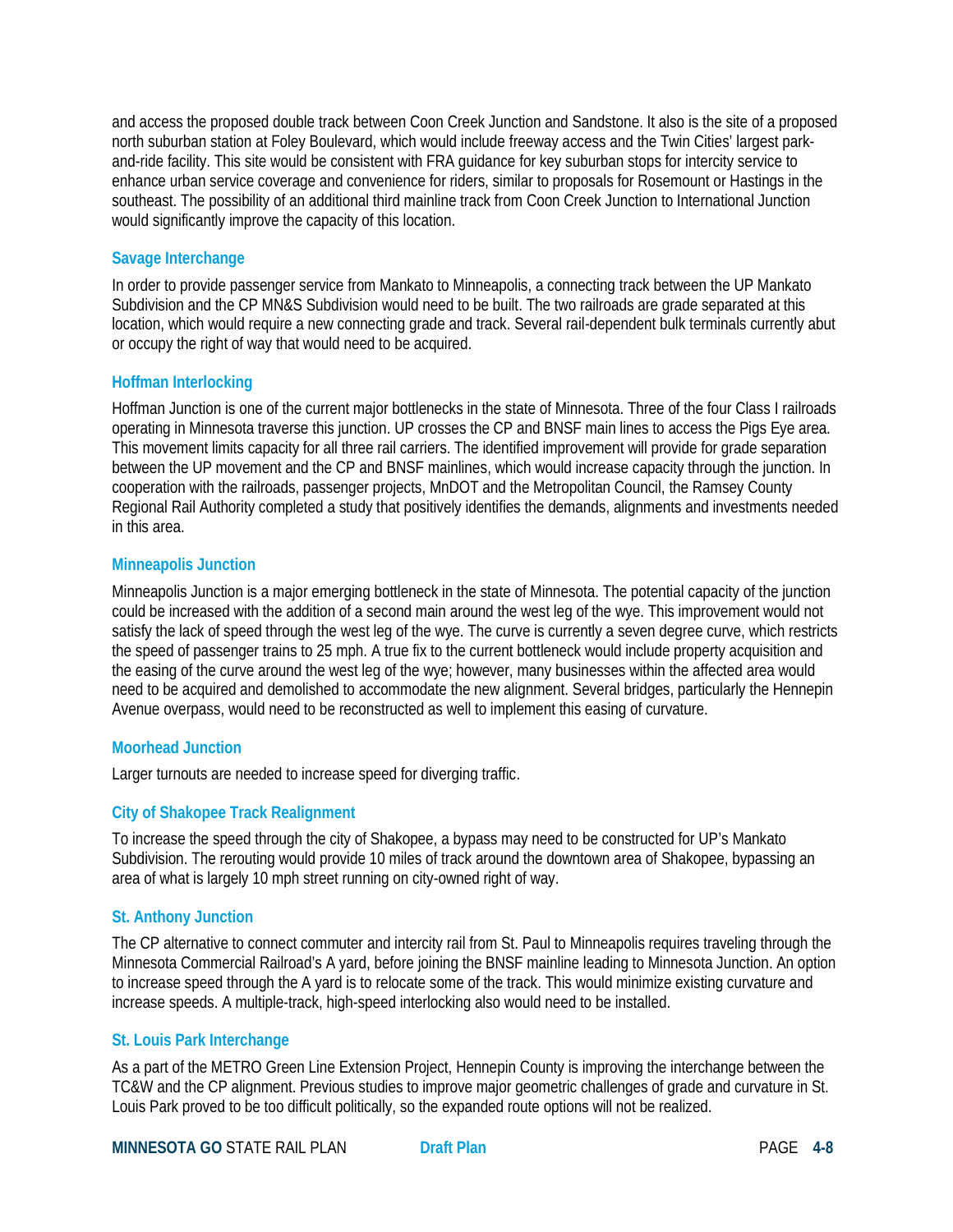County-commissioned engineering estimates suggest a cost of \$48 million for improvements to the mainline TC&W line, and with a variety of assumptions on potential grades, curvatures, and line displacements, final costs are approximated between \$40 million and \$70 million.

#### **University Interlocking**

University Interlocking is a station location on the BNSF. The speeds through this junction are adequate for the BNSF, but the CP has slow speeds as it leaves the BNSF and enters the Paynesville Subdivision. A track could be built to the east for the CP to exit the BNSF at higher speeds and potentially avoid congestion on the BNSF line. In order for the CP to continue at higher speeds on the Paynesville Subdivision, there would need to be either easing of the curve leading to the bridge or construction of a new bridge for CP over BNSF that is not as perpendicular to the BNSF as the current bridge.

#### **Willmar Wye**

The Willmar Wye is a proposed new rail alignment and industrial park access on the west side of the city of Willmar. The project would also include the construction of two new highway bridges on Highway 12 and Highway 40 over the proposed new rail line, along with other associated local road modifications. The existing local rail configuration impedes local traffic and train service. The project would alleviate crossing blockage due to train and locomotive maneuvers related to BNSF's Willmar Yard. Currently, trains entering Willmar from the northwest or southwest destined for locations on the other subdivision must first travel into the yard over several at-grade intersections and stop in the yard to reverse direction by reallocating power. The engines are moved from the front of the train to the back of the trains, which then travel back out of the yard to connect with the other subdivision. This movement creates excess emissions, blocks crossings in Willmar and consumes yard and mainline capacity that would otherwise be used for switching local business and handling through trains. This movement results in trains blocking intersections in Willmar's Central Business District for up to 30 minutes at a time. Stakeholders, including BNSF Railway, MnDOT, City of Willmar, Kandiyohi County and the local economic development council are working in partnership to advance development of this project.

### **Bridges**

Railroad bridges provide key connections between a number of important rail lines in Minnesota. Many of these have been in place and operable with little maintenance or investment for decades. The 2010 State Rail Plan identified a number of key bridge improvements, highlighting five bridges owned by BNSF, four owned by UP, one owned by CP and one owned by the Minnesota Valley Regional Rail Authority. The following cost estimates do not include demolition of the current bridges and assume that the new bridges would be constructed at least 25 feet from the existing structures. Approach construction, engineering and contingencies are not included in the cost. Parts of bridges on either side of the spans described below are assumed to be constructed using plate girder spans.

#### **BNSF Bridges on Hinckley Subdivision**

Four single track bridges on the BNSF's Hinckley Subdivision will require replacement. The cost to replace all four bridges on the Hinckley Subdivision would be \$25 million.

#### **Grassy Point Bridge**

The Grassy Point Bridge crosses the St. Louis River on the BNSF's line between Superior, Wisconsin and Duluth, Minn.. The current bridge is a steel through truss center pivot swing span. A proposed replacement bridge would be a 240-foot single track vertical lift span. This bridge would serve the proposed NLX project and is estimated to cost \$51 million. A relocated channel crossing between Superior and Rice's Point (Duluth CP and BNSF yards) could potentially improve HSR travel times into Duluth and open up Duluth Port to through intermodal container services.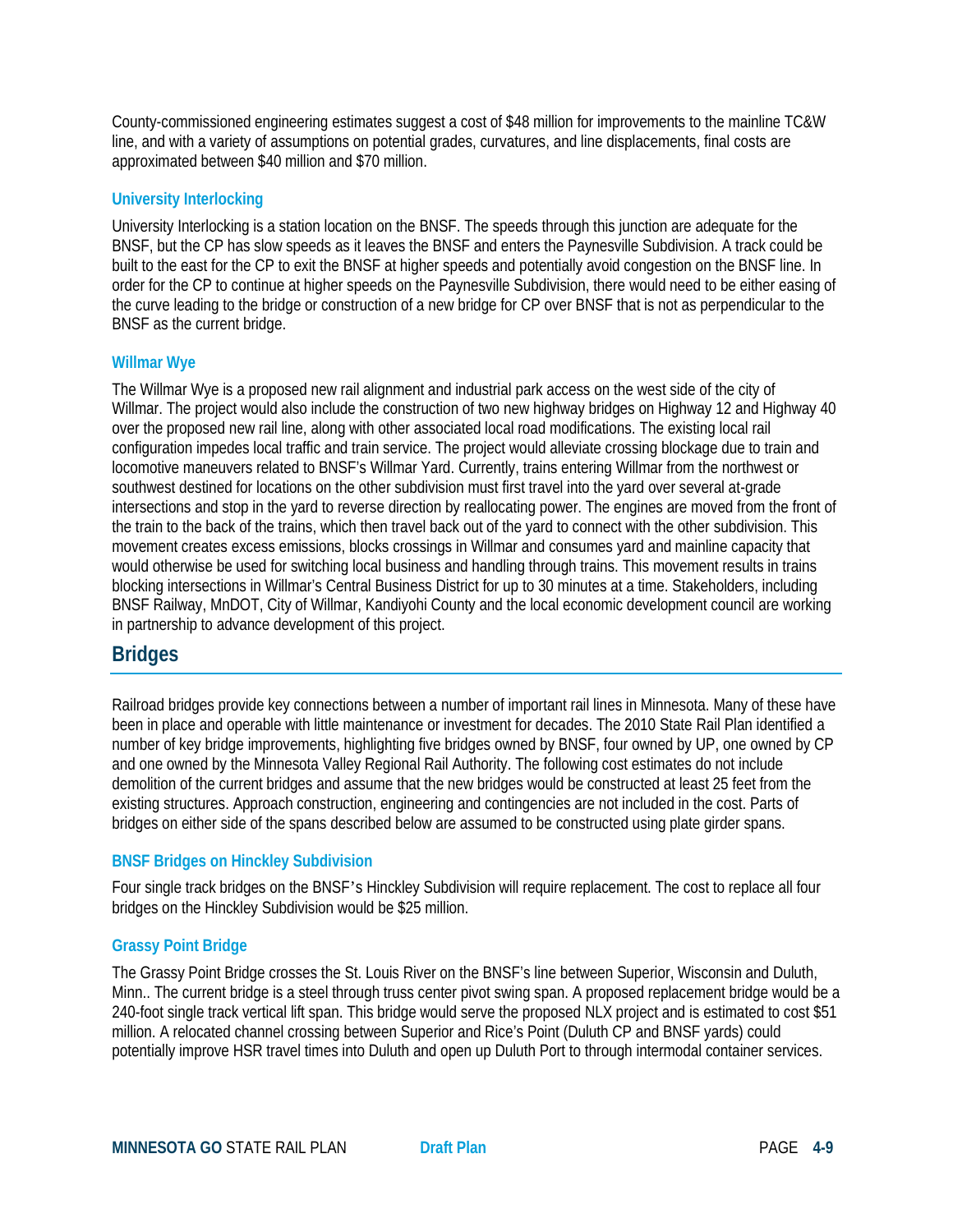#### **Hastings Bridge**

The Hastings Bridge crosses the Mississippi River on CP's River Subdivision. The current bridge, completed in 1981, is a through truss vertical lift span. A proposed replacement bridge would be a 324-foot double track vertical lift span. The estimated cost of the bridge is \$90 million.

#### **Hudson Bridge**

The Hudson Bridge crosses the St. Croix River on the Union Pacific's Altoona Subdivision. The current bridge is a steel through truss center pivot swing span. A proposed replacement bridge would be a 160-foot single track vertical lift span. The estimated cost of the bridge is \$87 million.

#### **La Crescent Bridge**

The La Crescent Bridge consists of four different bridges that cross the Mississippi River, the east channel of the Mississippi, the Black River, and the French Slough. The bridges are located on CP's Tomah Subdivision and are, respectively, a steel through truss center pivot swing span, a steel deck plate girder, a steel through truss draw span, and a steel deck plate girder. The proposed replacement for all four bridges would be a fixed span, perhaps on a different alignment. The estimated cost for all four bridges is \$117 million.

#### **Mendota Heights Bridge**

The Mendota Heights Bridge crosses the Mississippi River on UP's Mankato Subdivision. The current bridge is a steel through truss swing span. A proposed replacement bridge would be a 200-foot-long single track vertical lift span. The estimated cost of the bridge is \$44 million.

#### **Pigs Eye Bridge**

The Pigs Eye Bridge crosses the Mississippi River on UP's Albert Lea Subdivision. The current bridge is a steel through truss center pivot swing span. A proposed replacement bridge would be a 240-foot-long single track vertical lift span. The estimated cost of the bridge is \$76 million.

#### **Robert Street Bridge**

The Robert Street Bridge crosses the Mississippi River on UP's State Street Industrial Lead. The current bridge is a through truss vertical lift span. A proposed replacement bridge would be a 200-foot single track vertical lift span. The estimated cost of the bridge is \$51 million.

#### **Savage Bridge**

This former MN&S bridge in Savage, Minn., crosses the Minnesota River. Presently out of service, the bridge is a steel through truss center pivot swing span. A proposed replacement bridge would be a single track 160-foot-long through truss vertical lift span. The estimated cost of the bridge is \$34 million.

### **Intermodal Services**

In its present form, rail intermodal (the haulage of containers and trailers) services available in Minnesota are geographically and capacity limited. Existing terminals are all located in the Twin Cities, and the only existing direct services connect to Chicago and the Pacific Northwest. Efforts to provide service in other parts of the state were not successful, with a public terminal opening and closing in the western part of the state at Dilworth. Elsewhere, a private intermodal operation at Montevideo handled grain products intermittently.

Conversations with stakeholders revealed a strong desire for additional terminal capacity in the Twin Cities and access to intermodal service in other parts of the state. From the Twin Cities, service to regions other than Chicago and the Pacific Northwest is either unavailable or circuitous, which has made intermodal a relevant and economical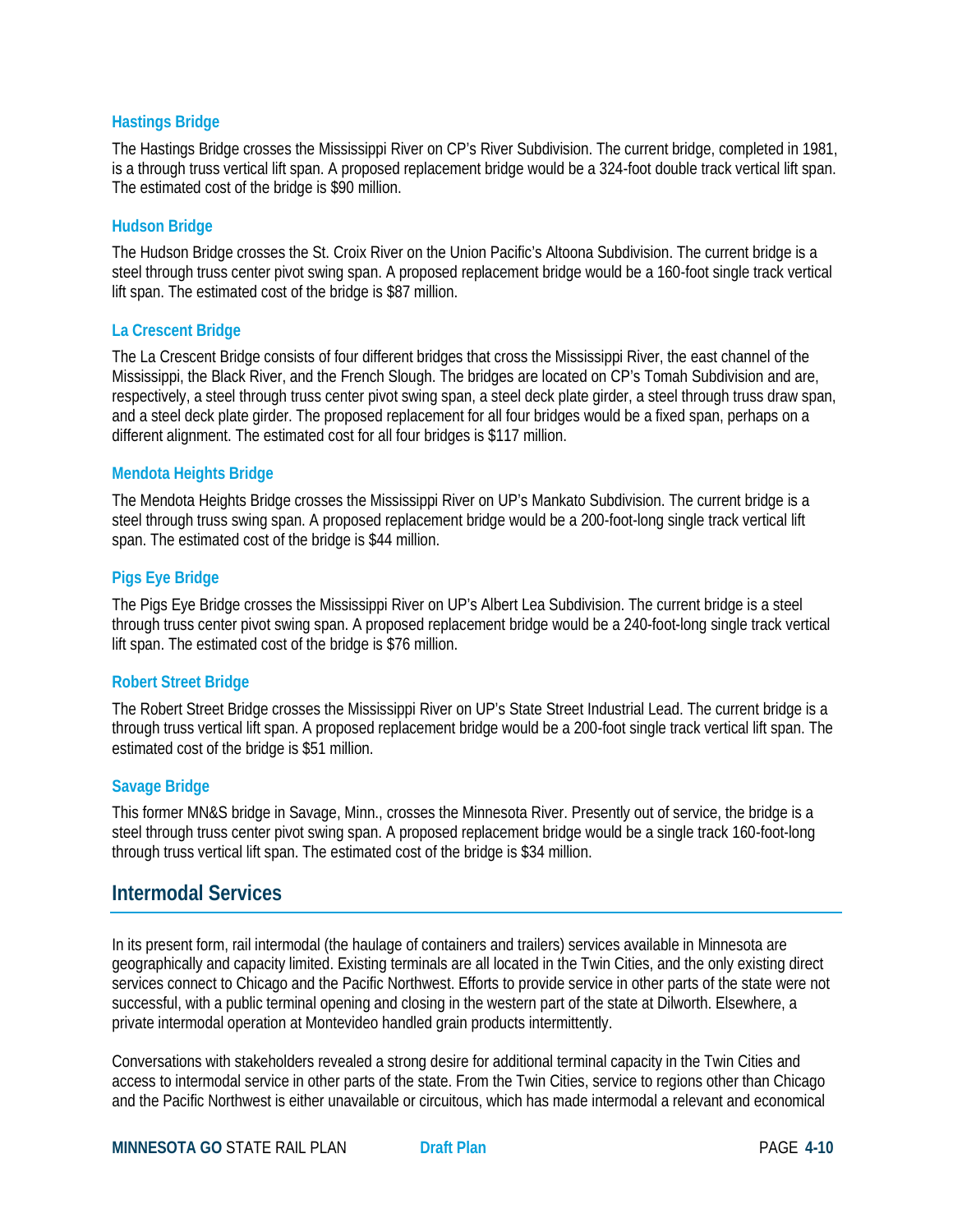choice for only a small subset of shippers. Terminal capacity is adequate for the markets that are currently being served, but it would be difficult to accomdate service to new markets. Providing new terminal capacity is a challenge, as was evident during an ultimately unsuccessful effort in the 1990s by MnDOT to locate a new terminal in the Twin Cities. With large volumes of truck traffic, terminals are not attractive neighbors, and drayage costs make their geographic location sensitive to shippers, particularly for domestic traffic. The existing central locations of the BNSF in St. Paul and CP in Shoreham are hard to beat.

Offering intermodal service beyond the Twin Cities in locations such as Duluth or western Minnesota may be beneficial given the size of the state; however, intermodal service is heavily density driven, and, given that direct access is only provided to a few major markets, there must be sufficient demand in those lanes to justify daily service. For a terminal served by a Class I railroad, the minimum annual volume threshold is around 50,000 units, while for a short line 10,000 and sometimes fewer units are sufficient. Smaller volumes are usually insufficient to justify a daily frequency that represents the minimum threshold for quality service that is attractive to a range of shippers. For specialty purposes, such as containerized grain for export, less frequent or even seasonal service may meet the need, but the clientele for such a service will be quite limited.

A major influence on the competitiveness of a terminal is the availability of empty containers and trailers for loading. For export moves, empty containers are generally concentrated in major markets such as Chicago. If a western Minnesota shipper requests equipment for a West Coast export move, it is quite possible that an empty container must be repositioned 700 miles from Chicago to the point of loading. The cost of this move is significant, and can increase the cost of an intermodal move to a level that exceeds the equivalent all-truck move. Adding to that are volatile equipment management strategies that can quickly change the economics of using intermodal from attractive to unattractive. This was the case at the Dilworth terminal, as well as the seasonal operation out of Montevideo.

Public ownership of the terminal raises competitive issues for railroads, who strongly prefer to control their own terminals. In the Twin Cities, this issue is most clearly manifested by the lack of service along the I-35 corridor between Minnesota, Iowa, Kansas, Texas, and Mexico. Although volumes are sufficient to support competitive service in this corridor, it does not exist largely because UP, the carrier that has the most direct route paralleling I-35, does not have a suitable site for an intermodal terminal in the Twin Cities.

Despite these impediments, expansion of intermodal service is important and a collaborative effort among stakeholders should be initiated to ensure expanded intermodal service options in Minnesota.

# **Positive Train Control**

 $\overline{\phantom{a}}$ 

Positive Train Control refers to technology that is capable of preventing train-to-train collisions, overspeed derailments and casualties or injuries to roadway workers (e.g., maintenance of way workers, bridge workers and signal maintainers) operating within their limits of authority as a result of unauthorized incursion by a train. The technology combines GPS locating of all trains; lineside infrastructure such as switches, crossings and junctions; automated cataloging of speed restrictions and traffic conditions; and real-time wireless communications with locomotives and other operating equipment, dispatchers and work crews. The Rail Safety Improvement Act of 2008, Public Law 110-432, mandated the widespread installation of PTC systems by December 2015 on all lines handling passenger trains or hazardous materials, a network totaling approximately 80,000 miles.<sup>[62](#page-10-0)</sup>

<span id="page-10-0"></span><sup>62</sup> Source: Federal Railroad Administration, www.fra.dot.gov.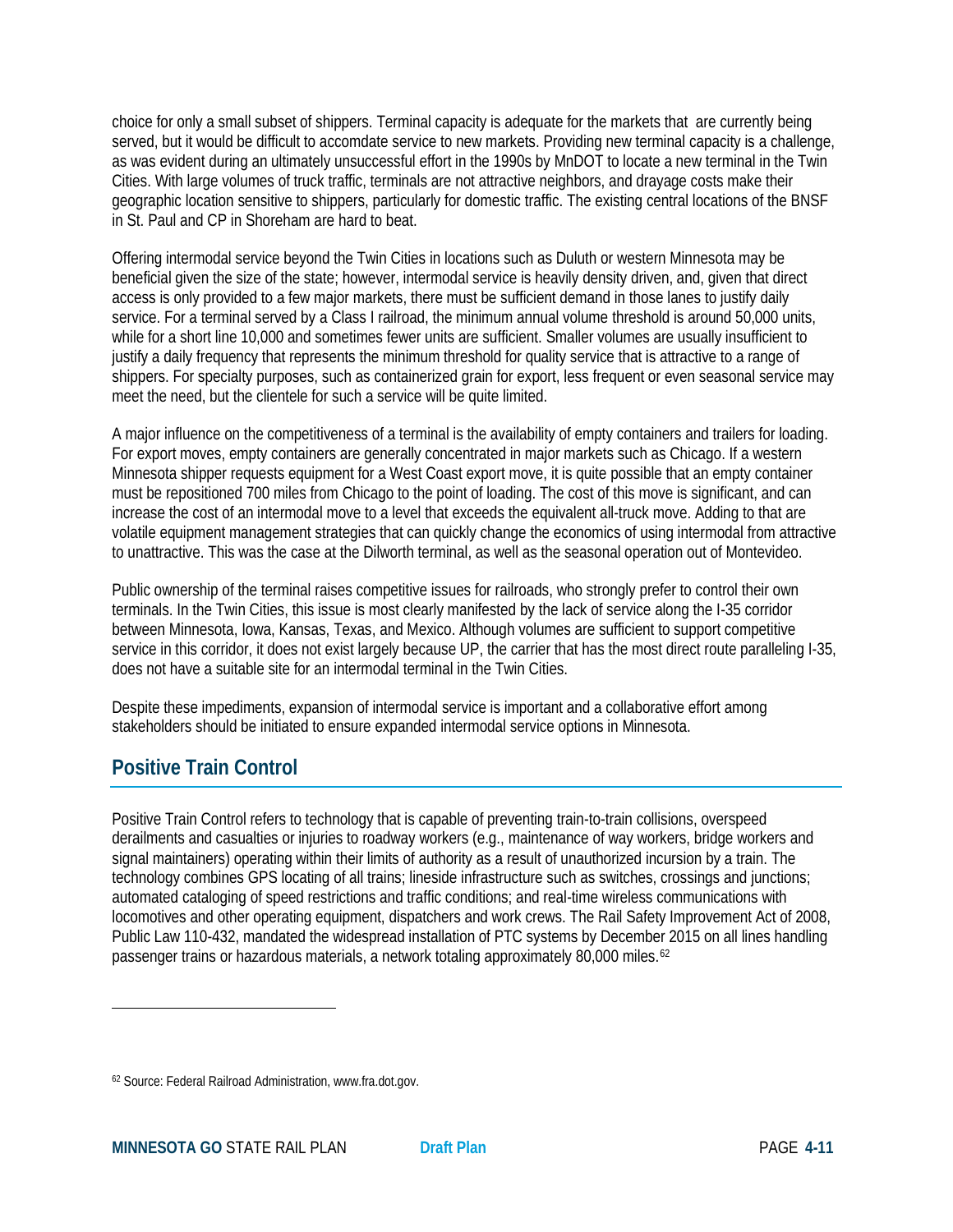According to the AAR, as of January 2015 freight railroads invested approximately \$5.2 billion in PTC, with the following results:<sup>[63](#page-11-0)</sup>

- 60 percent of the required locomotives are fully or partially equipped with PTC
- Half of the required PTC wayside units are installed
- One-third of the required PTC radios (base station, wayside and locomotive) are installed
- As of May 2014, one-third of the required PTC antennas are installed

The Association of American Railroads projects that full implementation of PTC will cost approximately \$9 billion. Once the full system is in place, it is predicted that it will cost hundreds of millions of dollars per year to maintain the entire system. BNSF anticipates that they will be able to meet the 2015 deadline; however, other Class I railroads indicate they may not have PTC fully implemented until 2017 or later.

Class I railroads are bearing most of the burden associated with installing PTC, but some Class II and III railroads also are affected by the mandate. These smaller railroads are similarly required to implement PTC on tracks that carry passenger trains over a certain threshold or have a significant volume of toxic or poisonous-by-inhalation hazardous materials. In addition, some locomotives operated by Class II and Class III carriers may need to be equipped with on-board PTC systems to operate on PTC-equipped Class I track, a situation encountered by at least two Minnesota short lines, the Twin Cities and Western, and Minnesota Commercial. The amended final rule issued by the FRA extended the deadline requiring Class II and Class III locomotives traveling further than 20 miles on PTC required track to be equipped with an onboard PTC system until Dec. 31, 2020. Locomotives of Class II and Class III railroads traveling less than 20 miles, and with fewer than four movements per day on track with PTC, are exempt under the amended final rule *Equipping Locomotives Operating in PTC Territory*.[64](#page-11-1) However, Class I Railroads may impose stricter conditions than FRA guidelines require, such as requiring any locomotive operating over PTCequipped territory to have the necessary on-board technology. The \$100k+ cost of retrofitting older locomotives that are typical of short line fleets is beyond the financial ability of many carriers.<sup>[65](#page-11-2)</sup>

The cost of implementing PTC is not included in the 2015 Minnesota State Rail Plan, as the implementation is well along and the Class I railroads are largely bearing the implementation cost. It does include (in **CHAPTER 5**), an estimate for equipping 20 locomotives operated by Class III railroads with on-board PTC systems.

### **Line Relocation**

 $\overline{\phantom{a}}$ 

Freight rail tracks and associated infrastructure represent significant capital investments at fixed locations; however, under certain circumstances the relocation of freight rail lines may be warranted. Similarly, freight rail traffic itself can be deployed differently across the network. States, cities and the railroads pursued changes in the freight rail network

<span id="page-11-0"></span><sup>63</sup> AAR: Current Implementation of Positive Train Control; www.aar.org/Pages/Status-of-PTC-Implementation.aspx

<span id="page-11-1"></span><sup>64</sup> Equipping Locomotives Operating in PTC territory: [www.gpo.gov/fdsys/pkg/CFR-2010-title49-vol4/pdf/CFR-2010-title49-vol4-sec236-](http://www.gpo.gov/fdsys/pkg/CFR-2010-title49-vol4/pdf/CFR-2010-title49-vol4-sec236-1006.pdf) [1006.pdf](http://www.gpo.gov/fdsys/pkg/CFR-2010-title49-vol4/pdf/CFR-2010-title49-vol4-sec236-1006.pdf)

<span id="page-11-2"></span><sup>65</sup> The 2010 State Rail Plan included estimated costs of implementing PTC in Minnesota totaling \$1.6 billion. However, with PTC implementation substantially underway and in varying states of completion, an updated cost estimate was not included as part of this plan. Implementation of passenger services will require some additional investment in PTC to accommodate passenger traffic along these lines. These costs are included as part of the investment plan (see Chapter 5).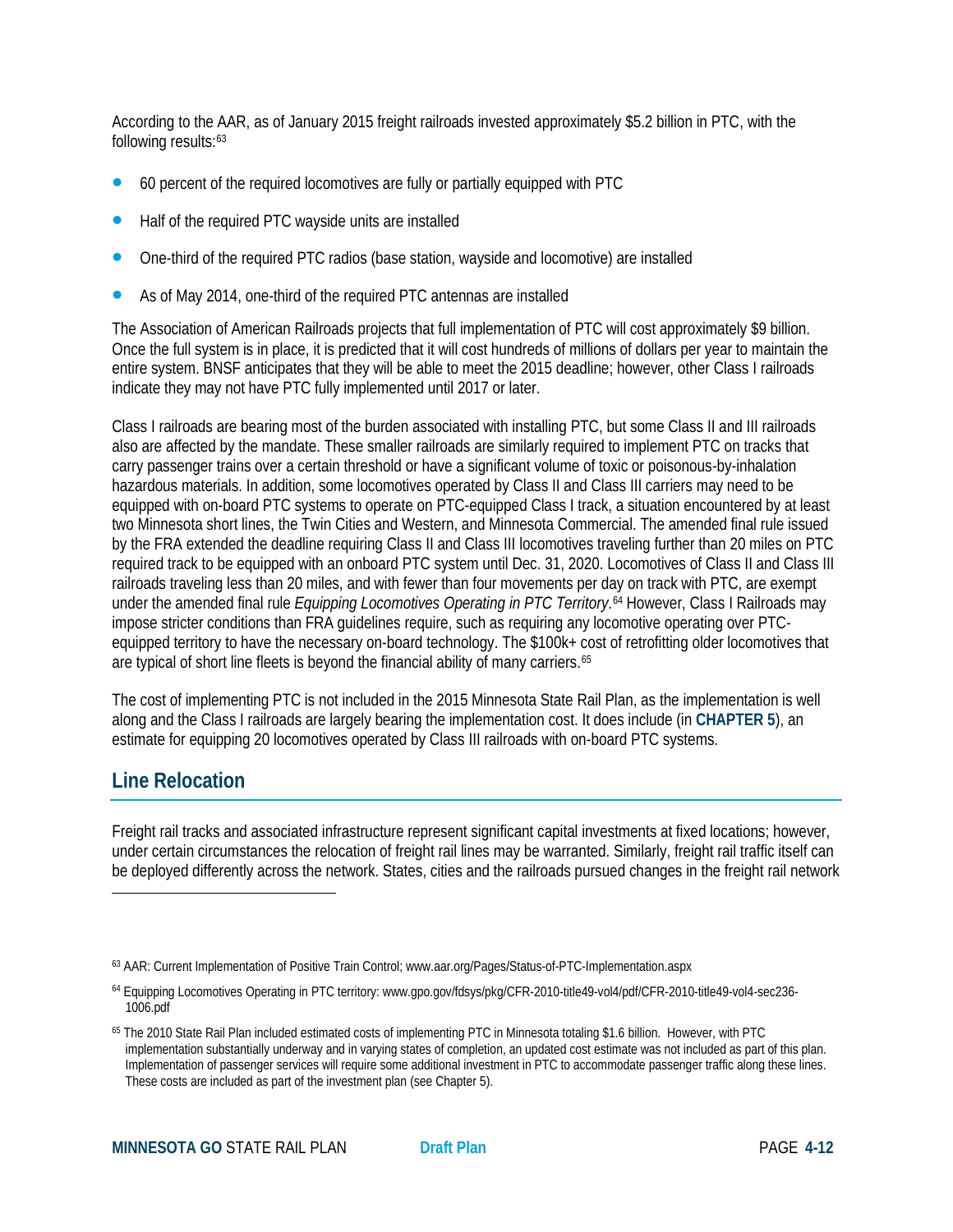and freight rail operations in order to accomplish a variety of objectives including:

- Rationalizing network operations to reduce freight rail operating costs and improve service reliability, particularly through enhanced speed, capacity, connectivity and flexibility.
- Freeing up rail line capacity to accommodate passenger rail operations.
- Mitigating the impacts of rail operations in communities, including noise, vibration and aesthetics.
- Minimizing risk exposure of hazmat freight rail operations.
- Providing service to freight facilities such as new intermodal (container) terminals or improving access to water ports.

The relocation of freight rail lines or operations can ease rail bottlenecks, reduce vehicle traffic delays at grade crossings, improve safety, and spur economic development opportunities. At the same time, when rail service is introduced to newly served areas or significantly increased along existing lines, those communities may experience negative impacts, including on land use, safety and environmental concerns. These impacts may require mitigation, such as noise walls, grade separations and other strategies.

Substantial freight rail relocation projects, such as a bypass, a new line or significant increases in train volumes, require the review and approval of the federal Surface Transportation Board. Such projects may be initiated either by a private entity, such as a railroad, or a public agency. Typically the STB requires extensive environmental documentation and assessment to be completed for major projects. In addition, other state and federal environmental requirements apply to such projects, particularly when public funding is involved.

In Minnesota, the issue of freight rail relocation will become increasingly important as the passenger rail network develops, freight traffic increases, and as communities grow. Currently, several relocation projects in the state are under consideration.

In **Rochester**, the Southern Rail Corridor Coalition,including the Olmsted County Regional Rail Authority, the City of Rochester and the Mayo Clinic,proposed a 48-mile freight rail bypass south of Rochester to replace downtown freight rail service operated by CP. In 2013, MnDOT conducted a feasibility study and alternatives analysis of the existing alignment and proposed bypass alignments. The Southeastern Minnesota Freight Rail Capacity Study, completed in 2013, recommended maintaining the existing alignment through downtown Rochester. Incremental improvements could further improve safety in the corridor if implemented in advance of any capacity need.

In **Hennepin County**, the Twin Cities and Western Railroad currently operates freight rail service along the Kenilworth Corridor through the city of St. Louis Park and the city of Minneapolis, providing a connection into downtown Minneapolis. This alignment was chosen as the locally preferred alternative for the METRO Green Line Extension Project and will require the TC&W freight tracks to be rebuilt. After several years of discussion and public engagement, full municipal consent was provided by all municipalities for a plan to build a tunnel for the METRO Green Line tracks in the Kenilworth Corridor. TC&W service will reopen in 2018, and the METRO Green Line Extension service is planned to begin in 2019.

Both the Rochester Southern Rail Corridor and the Hennepin County Kenilworth freight rail relocation examples suggest the need for full consideration of:

- A public and transparent planning process that allows all affected stakeholders to fairly represent their interests.
- State, regional and local comprehensive, transportation and land use plans, including those for passenger rail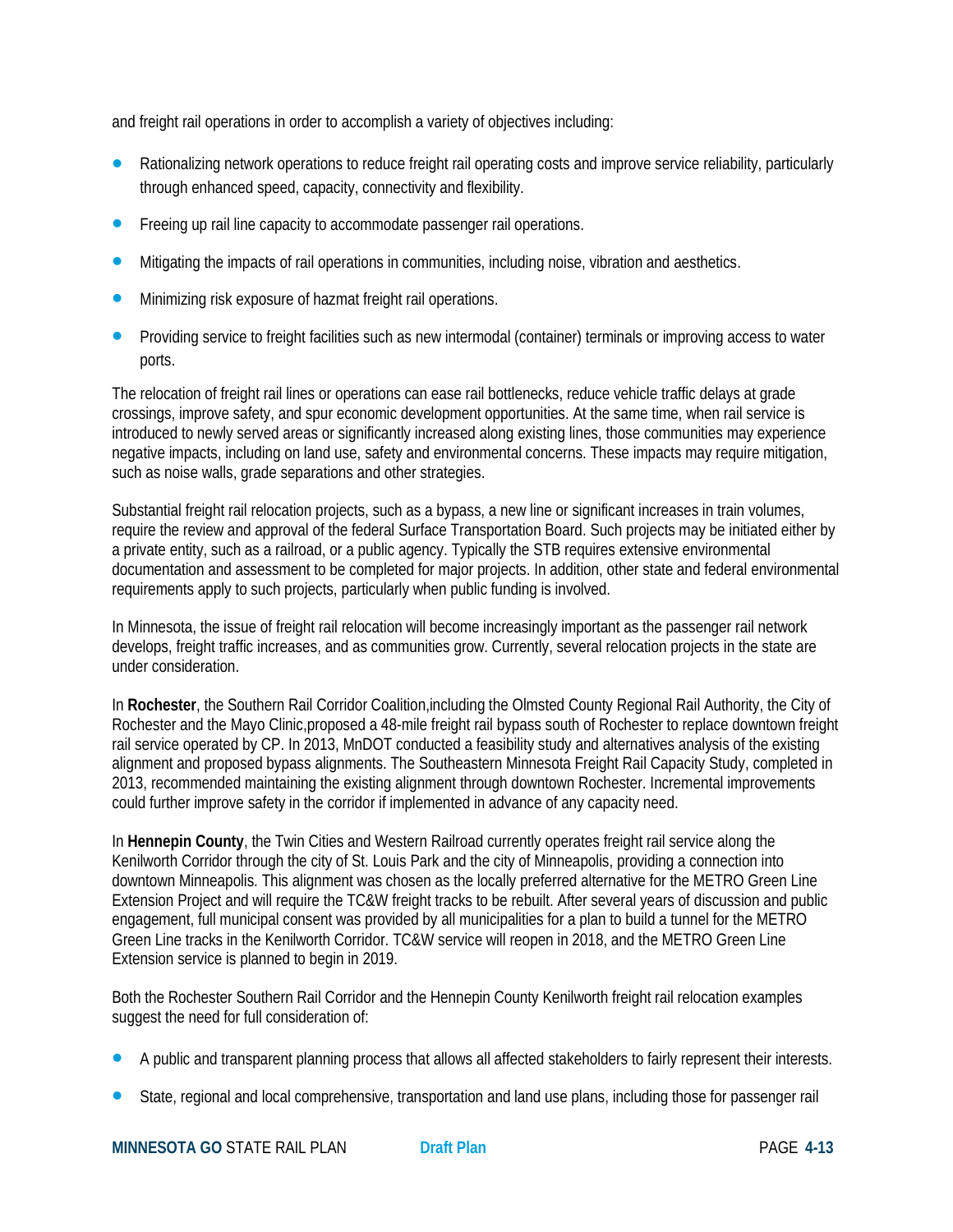development.

- The impacts, costs and benefits of proposed relocation projects, including the "no-build" alternative.
- Equitable sharing of costs and benefits for the project amongst governmental units, the railroad and other stakeholders as warranted.
- The need to preserve and enhance freight rail service and to provide adequate capacity to meet current and future demand.
- The need to preserve and enhance communities through which freight rail lines pass by means of effective mitigation and design strategies.

# **Railroads and Hazardous Materials**

Following a rash of severe releases of hazardous materials in the 1970s, the individual railroads, together with the Association of American Railroads, the U.S. Department of Transportation and the chemical industry, are actively engaged to improve the safe transport of hazardous materials by rail. Substantial progress was made in the design of and materials used in tank cars, reporting, custody, education, communications, and safe handling. The railroads and car builders responded with better steels and coatings, higher build quality, repositioned vents and valves, shelf couplers, and puncture shielding that made tank cars more able to survive an accident without spillage. Concurrently, the rail infrastructure improved materially, reducing the incidents of equipment failures and derailments to the lowest levels in history. The net result was that injuries and fatalities related to rail transportation of hazardous materials to be just one-eighth of those related to truck transportation for the same year, with comparable miles and tons moved.

In spite of the excellent safety record, the most dangerous of these commodities, Toxic Inhalation Hazards, caused increasing concerns among the railroads and governments in recent years. Although a very small part of the rail traffic mix (with 5,000 carloads on Minnesota's railroads in 2007, of which 240 were handled by short lines), the security and operational risks associated with handling TIH are viewed as increasingly difficult and insufficiently compensatory for the risks incurred. Although all of these incidents were determined to be industrial accidents, the risks associated with the handling of these commodities were brought into stark relief. As a result, the industry has become increasingly reluctant to handle TIH and embarked on efforts to not only increase the safety of their transport, but also to greatly reduce the volumes being handled. Since 2005, new initiatives are aimed at further car improvements, facility and track upgrades and other safety improvements. Presently, new hazardous materials routing standards, tied to systematic risk assessments by the railroads and shippers, were designed and implemented since 2010.

Since 2010, the increased transport of Bakken oil raised another concern regarding hazardous material hauling. This concern is especially concentrated along BNSF tracks, where in July 2014 more than 50 train cars moved volatile oil shipments through heavily populated areas in the Twin Cities, including Anoka, Fridley and several dense neighborhoods in Minneapolis and St. Paul. Although few accidents in the United States involving oil explosions have occurred in recent years, a December 2013 train derailment caused a large explosion near Casselton, N.D., and another July 2013 derailment in Lac-Megantic, Quebec, resulted in 47 deaths. To prevent disasters from occurring in Minnesota, MnDOT hired two full-time rail inspectors, and Gov. Mark Dayton held a rail summit in October 2014 with freight company representatives to discuss, among other topics, the current and future condition of rail safety procedures. Following these recent oil train incidents, new car standards will go into effect.

Due to the nature of interstate commerce, the constitutional responsibility of the federal government and the large distances and volumes transported in bulk via rail, federal authorities oversaw the regulation and control of the transport of these materials. Both the economic costs and public exposure aspects suggest that rail transport of